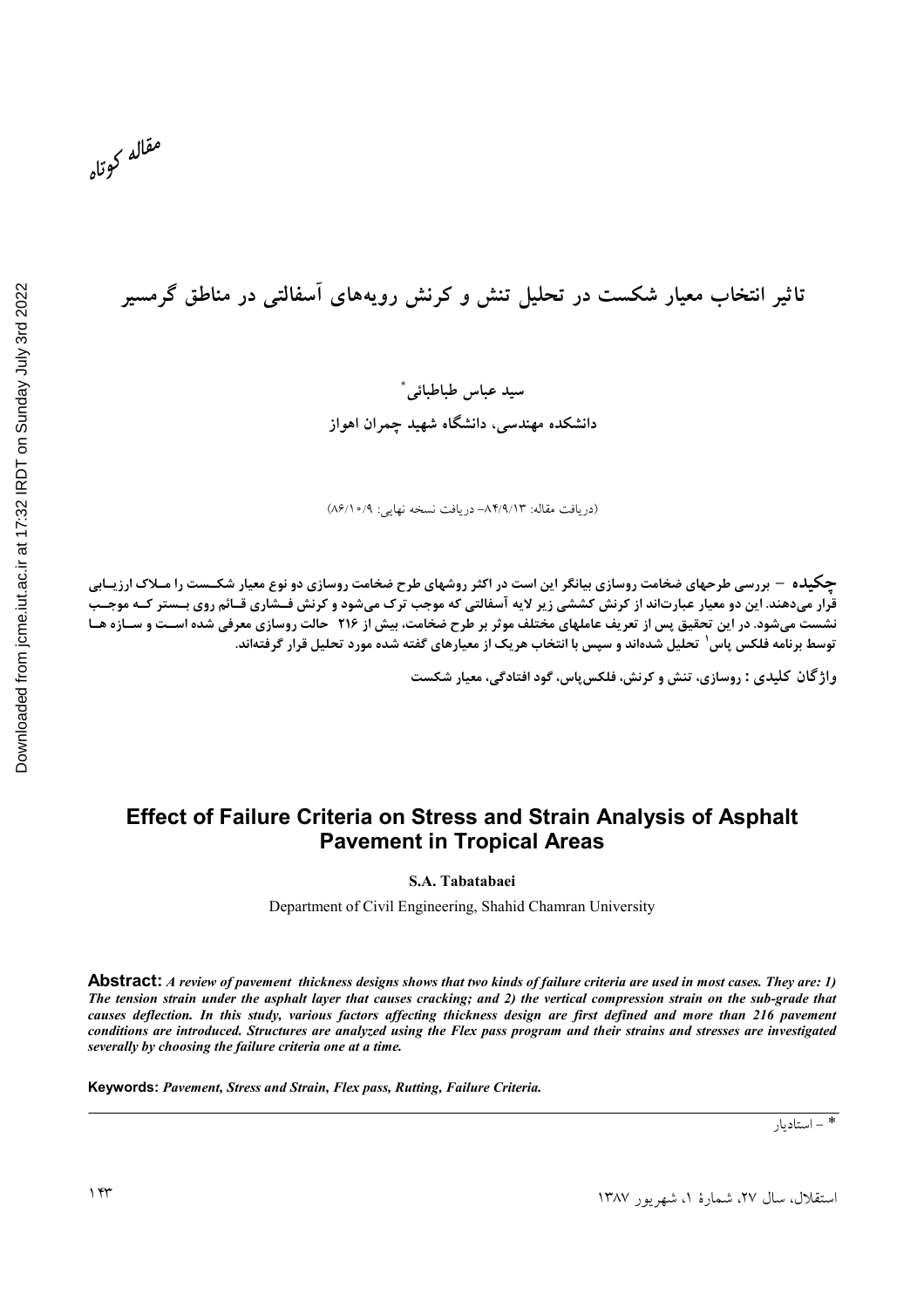١ – مقدمه

بارگذاری ناشی ازحرکت وسایل نقلیـه سـنگین باعـث بـه وجود آمدن تنش و کرنش بالایی در لایههای مختلف روسازی راهها و خیابانها می شود. چنانچـه مقـادیر تـنش و کـرنش در دماهای بالاتر رویه آسفالتی بیشتر از حد مجاز برای هر یک از .<br>لایه های روسـازی باشــد احتمـال بــروز خرابــی در روســازی حتمی است. در شرایط هوای گرم و بار سنگین (ترافیک کنـد و سنگین) و در مواردی بارهای سبک باعث بـه وجـود آمــدن تنشهای موضعی بزرگ در مخلوط آسفالتی می شـوند. در ایــن شـــرايط خــــواص و رفتـــار رويــــههـــاي آســـفالت از نـــوع ویـسکوپلاستیک خواهــد بــود کــه در ایــن حالــت احتمــال گودافتادگی مسیر چرخها که یکی از انواع خرابیهـای رایــج در مناطق گرمسیر است خواهد بود.

درک نحوه توزیع تنشها و کرنشـها در لایه هـای روسازی با انتخاب معیار خرابی روسازی مهمتر جلوه خـواهــد کــرد زیرا در هر معیار، تنش و کرنش در محدوده خاصی بحرانی خواهد بود.

در اکثر روشهای طرح ضخامت روسازی دو معیـار بـرای خرابیهای روسازی در نظر گرفته می شود یکی معیار ترک است که در این حالت تغییـر مکانهـای زیـر لایـه آسـفالتی مـد نظـر خواهند بود (کرنش کششی). حالت دوم معیـار نشــست کــه در ایــن حالــت کرنــشها و تنــشهای روی بــستر بحرانــی و تعیــین كنندهاند (كرنش فشارى قائم).

مقادیر و توزیع تنش و کرنش در لایهها به عوامـل متعــددی چون دما، نحوه بارگذاری، ضخامت روسازی و مقاومت بستر و غیرہ بستگی دارد که در این تحقیق تاثیر عوامل مختلفـی مـورد بررسی قرار گرفته است.

۲– مروری بر منابع رفتار عملكردي أسفالت در منـاطق مختلـف بـا توجـه بـه

شرايط آب و هوايي، متفـاوت خواهــد بــود. بــراي شــناخت از مناطق گرمسیر که اسفالت به حداکثر گرما در تابـستان خواهــد رسید، مطالعات زیادی در بعضی از کشورها برای مرزبندی آب و هوايي مناطق مختلف انجام شده است.

بر حسب دمای متوسط سالیانه هوا، مناطق را به سـه منطقـه (سردسیر، معتدل و گرمسیر) تقـسیم بنـدی و بـر اسـاس ایـن شاخص نوع قیر مصرفی در این گونه منـاطق تعیـین و توصـیه شده است [١].

همچنین مطالعات در آمریکا دمای رویه آسفالتی را بــه ســه دسته زیاد، متوسط و کم تفکیک کرده است [۲]. مطالعات انجام شده در ایران نشان می دهد که مناطق ایران بـه ۹ منطقـه آب و هوايي تقسيم شده است[٣].

در این مطالعات مشخص شده است که پهنـاورترین ناحیــه آب و هوايي ايران، ناحيه گرم و خــشک اسـت کــه در قــسمت داخلی ایران قرار گرفته است [۳].

مطالعات انجام شده در کویت به منظور تعیین توزیع دما در عمقهای مختلف روسازی آسـفالتی بیـانگر آن اسـت کـه تـاثیر تغییـرات اشـعه خورشـیدی روی دمـای روسـازی نـسبت بـه تغییرات دمای هوا از اهمیت بیشتری برخوردار است [۴].

همچنین بر اسـاس تحقیقـات انجـام شـده در ایـران نـشان میدهد که دمای اَسفالت به درجـه هــوا و عمــق بــستگی دارد. معادله (۱) برای تعیین دمای رویههای آسفالتی با توجه به عمق و ساعت معین از روز پیشنهاد شده است[۵].

Tasp =  $1/19T_{air}$  -  $\circ$  / \r  $\Delta$ YH + Y  $\circ$  $(1)$ 

> Tasp: دمای رویه آسفالتی دمای هوا: $\mathrm{T_{air}}$

> > H : عمق مورد نظر در رويه آسفالتي

این مطالعات بیانگر آن است که دمای ۳۵ درجـه سـانتیگراد به عنوان دمای مرجع و حداکثر دمای بحرانی رویههای آسفالتی ۶۵ درجه سانتی گراد است[۵].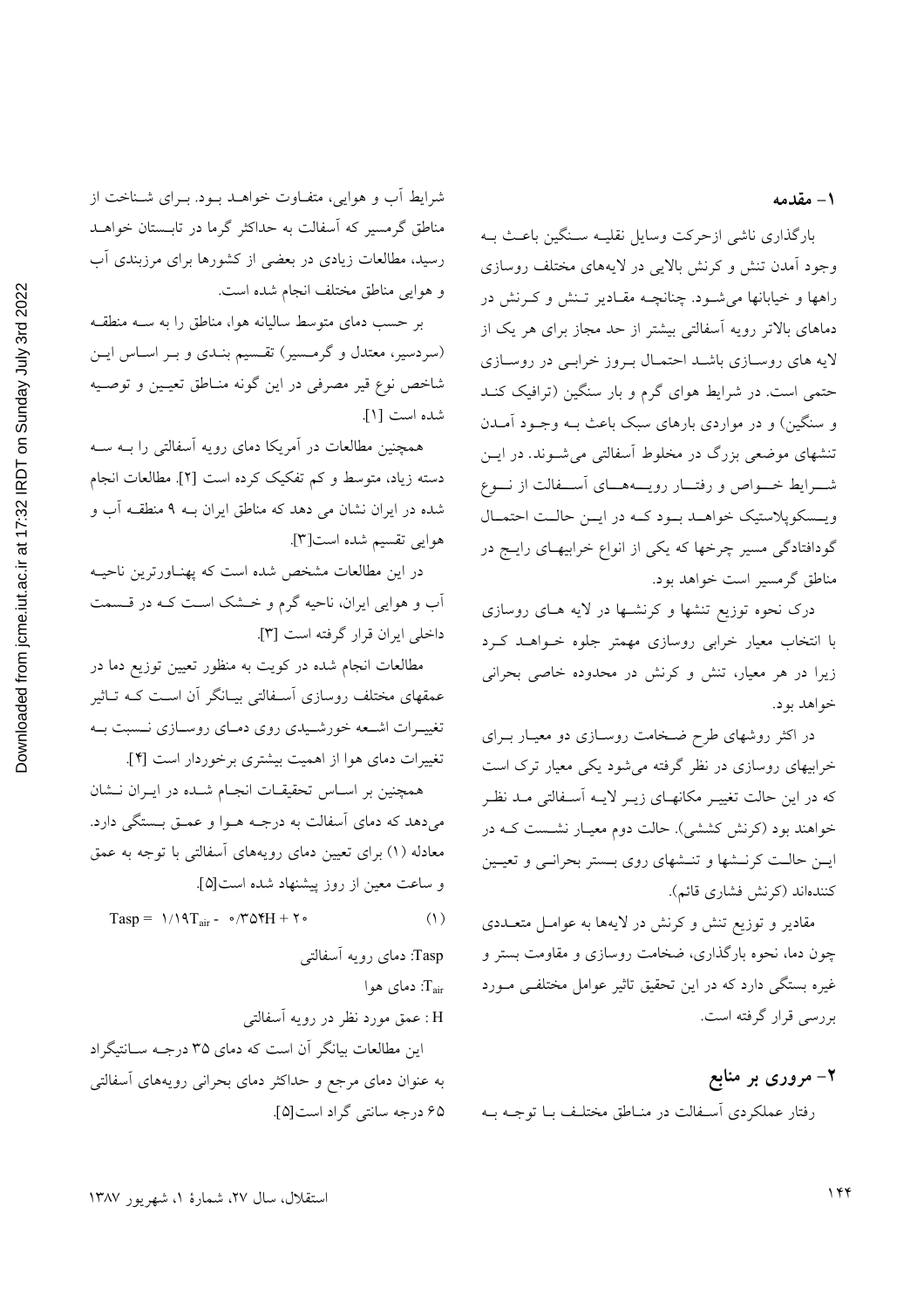تنش افقی موجب خرابیهایی می شود که الگویی متفاوت بـا تنشهای قائم دارند. تنشهای افقی کششی به انتهای لایه آسفالتی و بالای سطح اساس اثر میگذارند این امر ممکــن اســت دليــل ترويج نوعي ترك در لايهها باشد [٧].

همچنین بر اساس همین تحقیقات می توان مشاهده کرد ک افزايش مدول الاستيك لايه أسفالتي باعث افـزايش تـنش افقـى کششی در سطح روسازی می شود. این امر به دلیل این است که بارهای اعمالی به طور مـوثری توسـط مـوادی بـا مـدول هـای الاستيك بالا منتقل مي شوند.

۳- فرضیات اولیه انتخاب نـرم افـزار و داده هـای ورودى

در این تحقیق تنش و کرنش رویه های آسفالتی جاده هــا و خیابانهـا در منـاطق گرمــسیر بــا اســتفاده از نتــایج بارگــذاری سازههاي تعريف شده توسط برنامه رايانهاي فلكس پــاس اجــرا شده است.

در این پژوهش سه نوع بستر شامل بستر قوی، متوسط و ضعیف و سه نوع روسازه به شــرح جــداول (۱) و (۲) مــورد بررسی قرار گرفته است و مدول الاستیسته بـر حـسب فـصل سرد و گرم اعمال شده است[۵]. بــه منظــور در نظــر گــرفتن شرایط بحرانی بارگـذاری در ایــن منـاطق، بارگـذاری محـور مرکب کامیون سـه محـور و محـور عقـب کـامیون دو محـور مطابق جدول(٣) در نظر گرفته شده است. برنامه برای شرایط مختلف ضخامت (٣ حالت)، بستر (٣ حالت)، باركذاري (٢ حالت)، درصد قيـر (٣ حالـت) و فـضاي خـالى (٢ حالـت) معادل ۲۱۶ حالت اجرا شده تنشها و تغییر مکانها مورد تجزیه و تحليل قرار گرفتند.

× (٢ دما) × (٢ بارگذاری) × (٣ضخامت) ×(٣بستر) ۲۱۶=(۲ درصد هوا) × (۳ درصد قیر)

۰–۲– تاثیر انتخاب معیار شکست (تــرک) روی تحلیــل سازه روسازی اگر کرنش کششی زیر لایـه آسفـالتی ناشـی از عــوامل مختـلف از حد مجاز تجاوز كنـد باعث ايجـاد تـرک در پـايين لايه اَسفالتي خواهـد شـد و بـه تـدريج ايـن تـرک بـه ســطح أسفـالت منتقـل مـى شود. عوامـل متعـــددى موجـب افــزايش

کرنـش کششـی خواهـد شد. در این تحقـیق عوامـلی مهمی از قبیـل دمـا، ضخـامت، بارگـذاری، مـورد بررسـی قـرار گرفتـه است.

#### ۳–۱–۱– تاثیر دمای روسازی

پاسخ مکانیکی مخلوطهای آسفالتی به بارگذاری در دماهای بالا، با خواص رئولوژیک قیر و رفتار ویسکوپلاستیک آسـفالت بستگی دارد.

با توجه به منحنیهای حاصل از نتایج تحلیل به وضوح قابـل مشاهده است که تغییر مکانهای شعاعی در زیر لایه آسفالتی در فصل گرم بیشتر ازتغییر مکان در فصل سرد در مناطق گرمــسیر است. اين مطلب موجب تغيير مدول الاستيـسيته بـتن أسـفالتي تحت تاثير افزايش دما مطابق شكل (١) است.

### ۳–۱–۲– تاثیر ضخامت روسازی

شکل (۲) نـشان مـیدهـد کـه تغییـر مکـان شـعاعی در زیــر لایــه اَســفالتی در روســازی ضــخیم کمتــرین مقــدار را دارد ولی در مورد روسازی نـازک و متوسـط بـه صـراحت نمي توان چنين نظريـهاي اعـلام كـرد. لـذا توصـيه مـي شـود بسرای کنتسرل تغییسر مکسان شسعاعی از روسسازی ضسخیم اســتفاده شـــود. يكـــي از عوامـــل مهـــم و مـــوثر در طراحـــي روسازی بارهـای وارده از وسـایط نقلیـه بــه سـطح روسـازی است. در ايـن پـروژه دو نـوع وسـيله نقليــه سـنگين مطـابق جدول (۳) مورد بررسـی قـرار گرفتـهانـد. بـار محـور منفـرد جفت چـرخ ۱۳ تنـی تغییـر مکـان شـعاعی بیـشتری در زیـر لايه أسفالتي مطابق شكل (٣) ايجاد مي كند.

استقلال، سال ٢٧، شمارهٔ ١، شهریور ١٣٨٧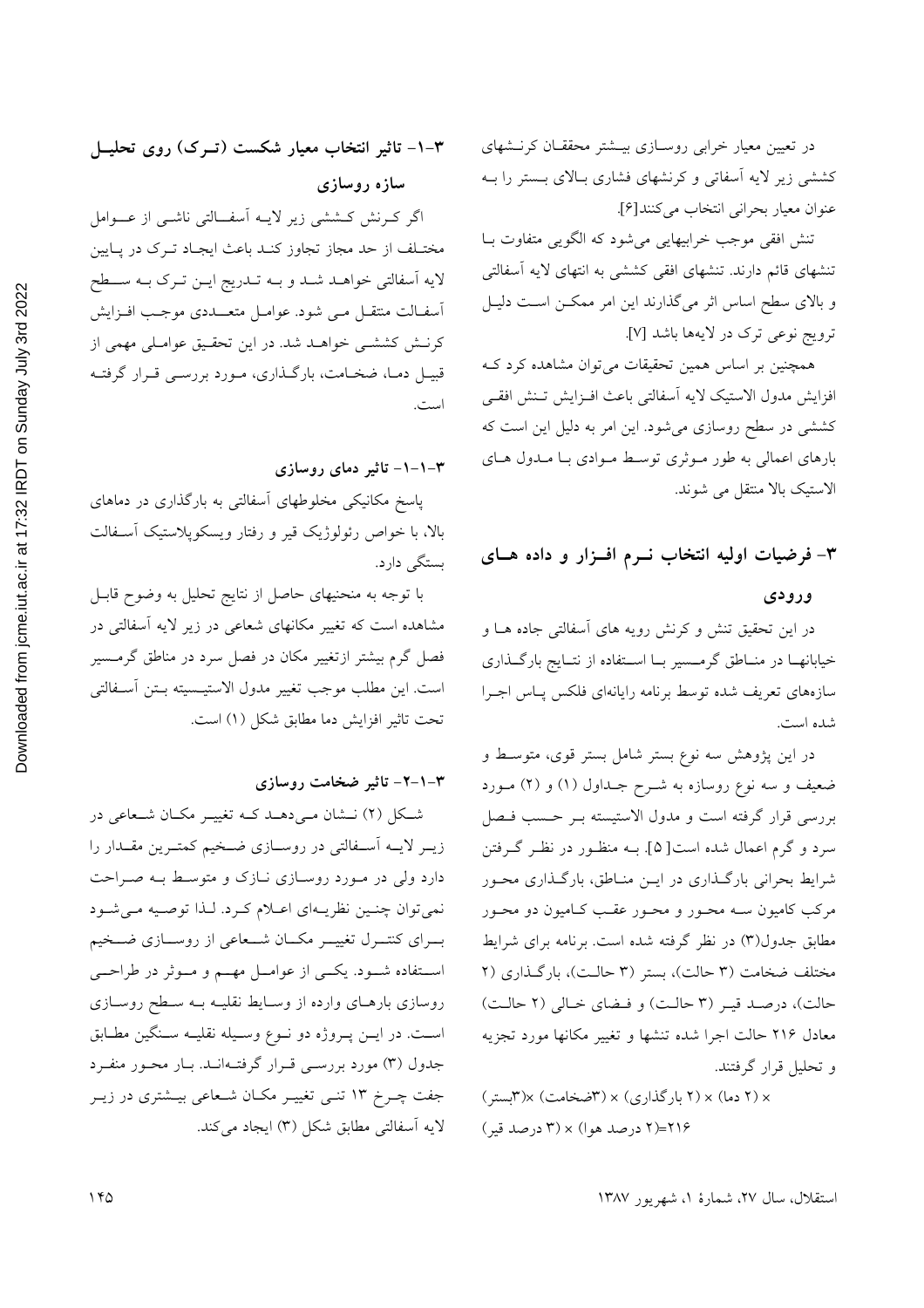| نوع بستر | سی – بی ار                  | ضريب پواسون              |
|----------|-----------------------------|--------------------------|
| ضعيف     | $\Delta$ $\circ$ $\circ$    | $\circ$ / $\circ$        |
| متوسط    | $V\Delta \circ \circ$       | $\circ$ / $\circ$        |
| قو ي     | $\bigwedge$ $\circ$ $\circ$ | $\circ$ / $\sim$ $\circ$ |

جدول ١- مشخصات بستر

جدول ۲– انواع ضخامت روسازی ( سانتی متر )

| لايه        | نازک | متوسط | ضخيم |
|-------------|------|-------|------|
| بتن أسفالتي | ه ۱  |       | ۱۵   |
| اساس        | ه ۲  | ۲۵    | ۲۵   |
| زیر اساس    | ۲۵   | ۳۵    | ۴۰   |

جدول ۳- میزان بارگذاری محور ساده و مرکب

|                         | محور عقب وسايل نقليه سنگين                                           | محور عقب کامیون دو محوره |
|-------------------------|----------------------------------------------------------------------|--------------------------|
| محو ر                   | محور ۲۰ تن مرکب                                                      | محورد منفرد ۱۳ تنبي      |
| وزن وارد به هر چرخ (kg) | $\uparrow \circ \circ \circ \circ / \land = \uparrow \Diamond \circ$ | $14000/F = YY00$         |
| ضریب همارزی             | $\circ$ /۳۲۲۵                                                        | 918099                   |



شکل ۱ – مقایسه تغییر مکان شعاعی در فصول سرد و گرم تحت بار محور۲۰ تنی، بستر قوی و روسازی متوسط

ترک در نظر بگیریم نــوع بــــستر جــزو عوامــل اساســی و مــوثر .<br>نوع بستر در مقدار تغییر مکان شعاعی ایجاد شده در زیــر لایــه در نظر گرفتن کلیه عوامل مــوثر در تعیــین تــنش و کــرنش بتن آسفالتی تاثیر چندانی ندارد اگر معیـار خرابـی روسـازی را روسازی امکانپذیر نیست. در این تحقیق سعی شده عــواملی را

۳–۱–۳– تاثیر نوع بستر سایر عوامل از نتایج بهدست آمده از تحلیل می توان نتیجه گیری کرد که  $\qquad \qquad$  نمی $\qquad$ تواند باشد، شکل (۴).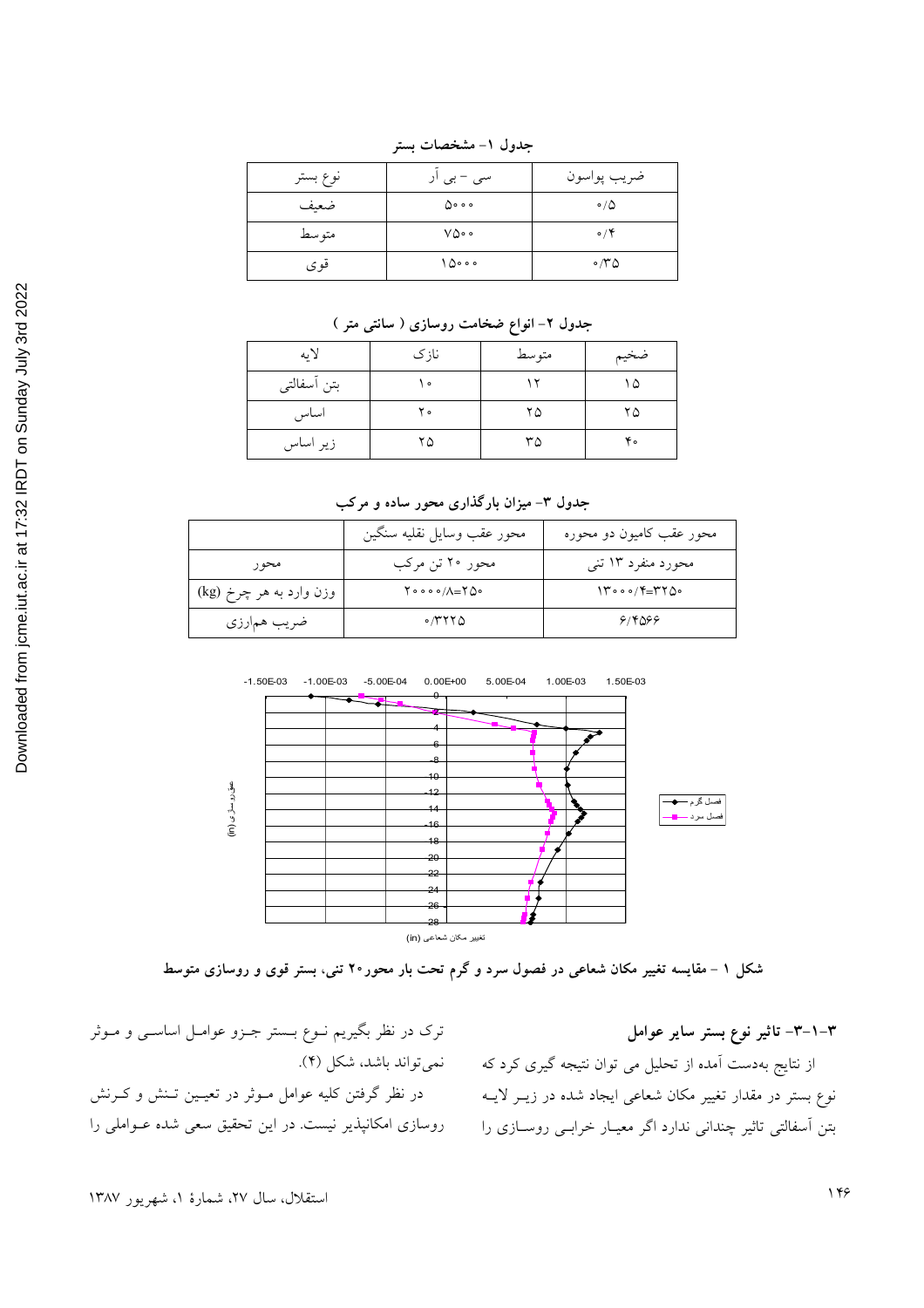





شکل ۴ – مقایسه تغییر مکان شعاعی در دو نوع بستر تحت بار محور۲۰ تنی، فصل گرم و روسازی نازک

استقلال، سال ۲۷، شمارهٔ ۱، شهریور ۱۳۸۷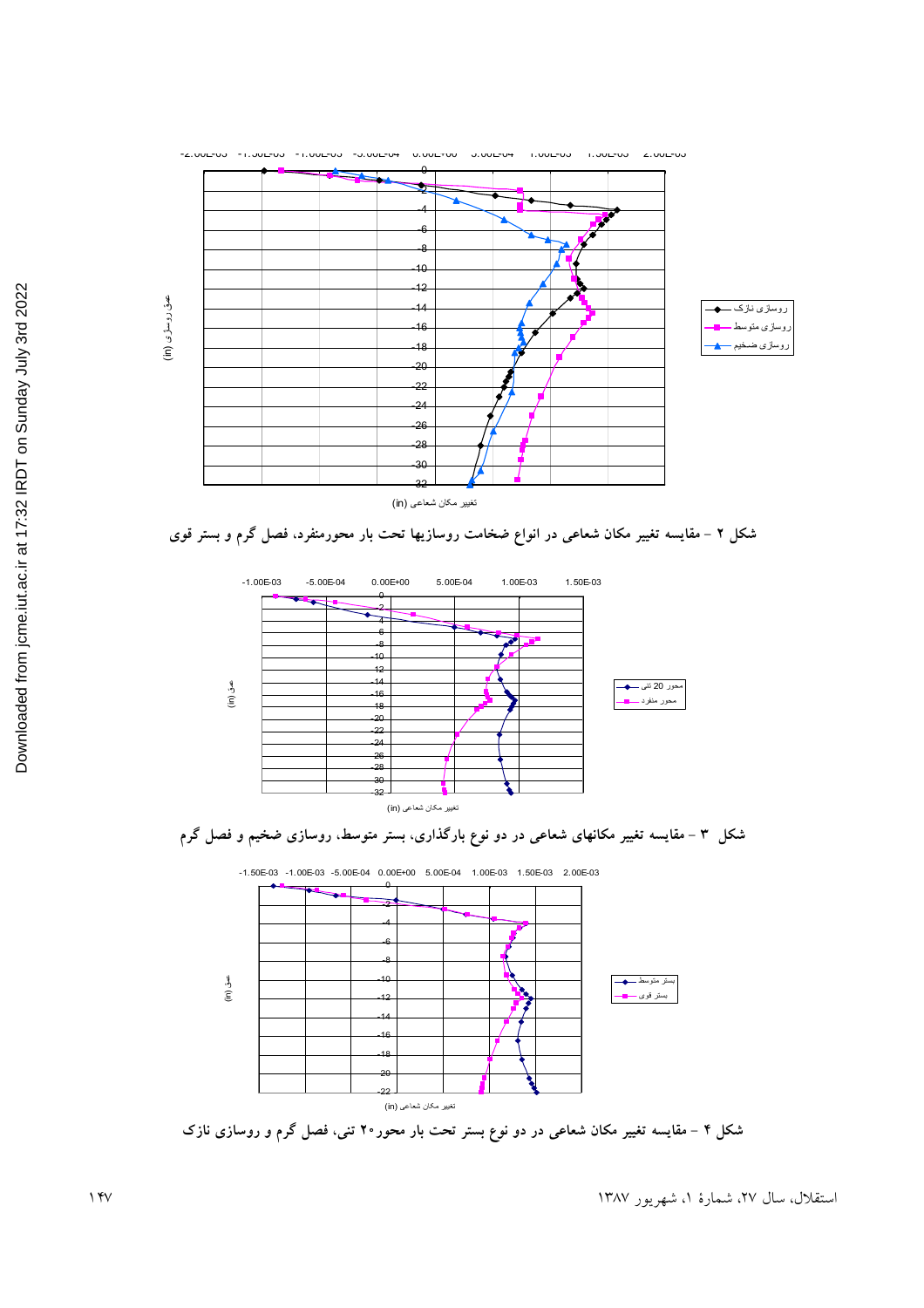

شکل ۵ – مقایسه تغییر مکان قائم در فصول سرد و گرم تحت بار محور۲۰تنی، بستر متوسط و روسازی نازک



شکل ۶ – مقایسه تغییر مکان قائم در انواع ضخامت روسازیها تحت بار محور۲۰ تنی، فصل گرم و بستر قوی

مورد مطالعه قرار دهد کـه بیـشترین تـاثیر را در ایجـاد تـنش و کرنش داشته باشند. همچنین با توجه به محدودیتهای برنامههای نرم افزاری و سایر برنامه های تحلیل روسازی عواملی انتخـاب شدهاند که امکان مطالعه آنها میــسر باشــد. تــاثیر فــضای خــالی آسفالت و درصد قیر در این تحقیق ناچیز است.

# ۴–۲– تاثیر انتخاب کرنش قائم به عنوان معیار شکــست روی تحلیل روسازه

درصد افزایش تغییر مکانهای قائم فشاری روی بستر از حد مجاز ابتدا باعث گودافتادگی در بستر و سپس به لایـه آسـفالتی خواهند شد. بررسی میزان تاثیر عوامـل مختلـف روی عملکـرد

روسازی با توجه به معیار نشست در ادامه خواهند آمد.

#### ۳–۲–۱– تاثیر دمای روسازی

با توجه به منحنیهای حاصل از تحلیل روسازه توسط برنامـه می توان نتیجهگیری کرد که تغییر مکان قائم روی بستر در فصل گرم بیشتر از فصل سرد در مناطق گرمسیر است. لـذا مطـابق شکل (۵) احتمال نشست در روسازی در فصول گـرم بیـشتر از فصول سرد خواهد بود.

۳–۲–۲– تاثیر ضخامت روسازی و بارگذاری بررسے شکل (۶) نشان می دہد اگر نشست بـه عنــوان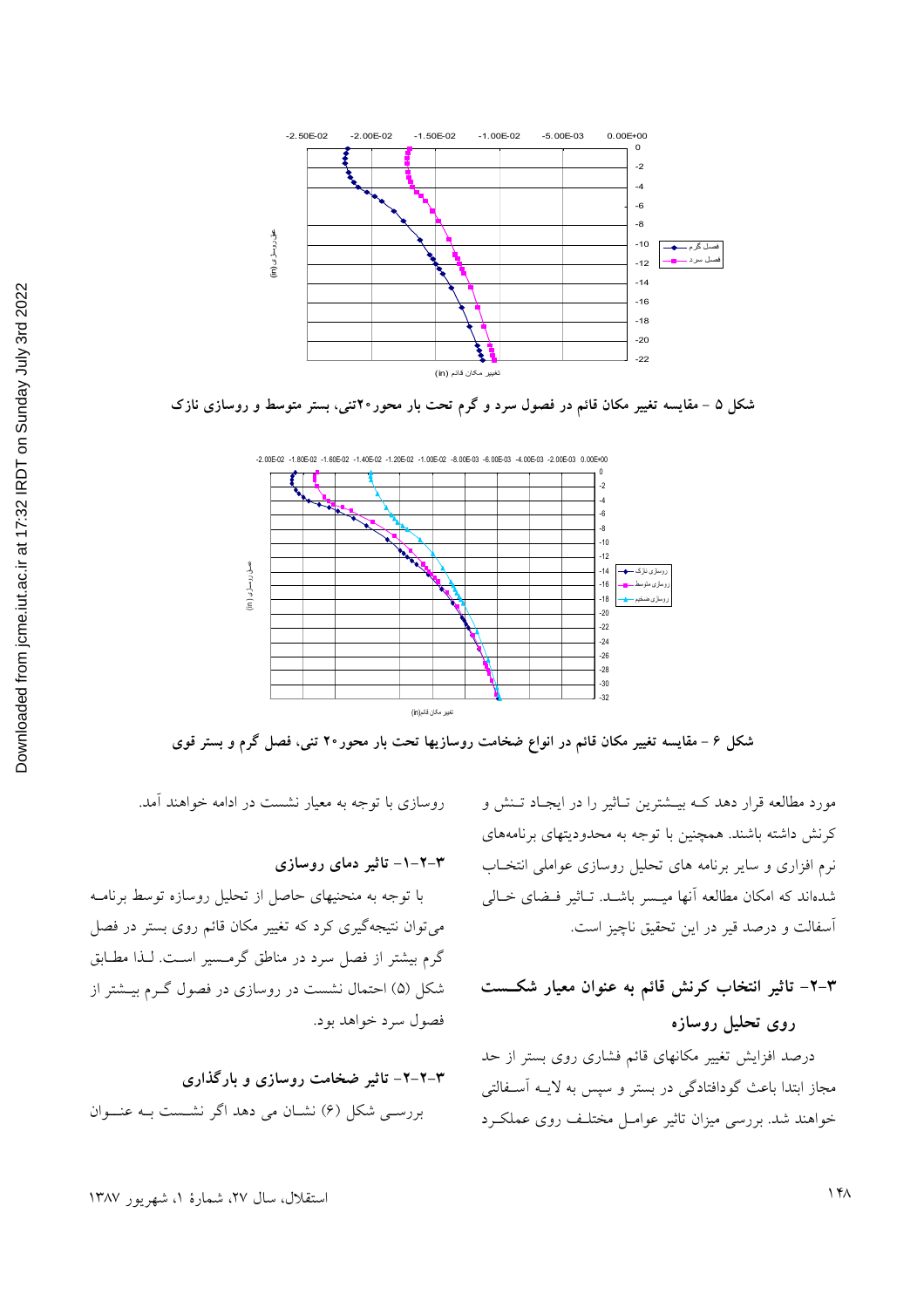



۴ - نتیجه گیری

معيار شكست تلقى شــود روســازى ضــخيم تغييــر مكــان قــائم کمتری در روی بستر از خود نشان می دهد و برعکس روسازی نازک بیشترین تغییر مکان قائم در روی بستر را خواهد داشــت. بررسی شکل (۷) نشان میدهد که بار محور منفرد جفت چرخ ۱۳ تنی حالت بحرانی دارد و تغییر مکانهای قائم حاصل از ایــن بارگذار بسیار بیشتر از بارگذاری سایر محورهاست.

۳–۲–۳– تاثیر نوع بستر

تغییر مکانهای ایجاد شده در روی بستر در بستر قوی بسیار کمتر از انواع دیگر است مطابق شکل (۸) نوع بستر یک عامـل مهم و اساسی و تاثیر گذار است.

استقلال، سال ٢٧، شمارهٔ ١، شهریور ١٣٨٧